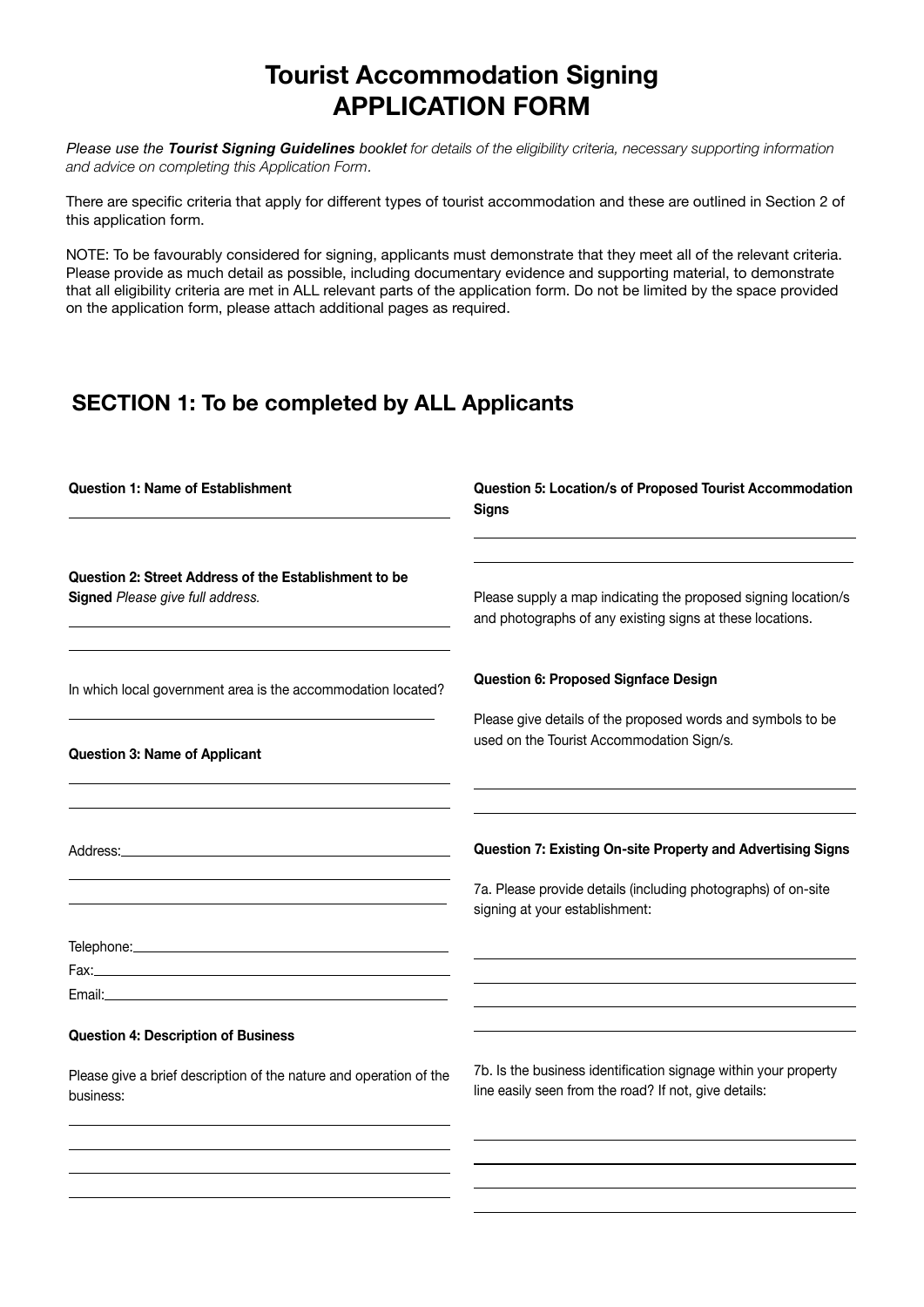7c. Are there any existing off-site advertising signs (temporary or permanent, such as A frame signs) relating to the facilities?

o Yes

 $\Box$  No

 $\overline{a}$  $\overline{a}$  $\overline{a}$ 

If yes, please give details including location and photographs:

7d. Are there any existing signs which will become redundant and/or could be removed if new signs are approved?

 $\Box$  Yes

 $\Box$  No

 $\overline{a}$  $\overline{a}$ 

If yes, please give details:

#### Question 8: Declared Road

8a. Is the entrance to the establishment located on a declared road?

o Yes

 $\Box$  No

 $\overline{a}$  $\overline{a}$ 

 $\overline{a}$ 

If yes, please give details:

8b. Is the entrance point to your facility easy to locate by travellers unfamiliar with the area? If not, give details:

9b. Please give details of other tourism facilities in the vicinity:

9c. Do these facilities already have tourist or services signs?

o Yes

L  $\overline{a}$ 

 $\Box$  No

9d. If no, do you consider that these facilities are likely to be interested in tourist or service signs in the future?

o Yes

 $\Box$  No

 $\overline{a}$  $\overline{a}$ 

If yes, please give details:

#### Question 10: Other Tourism Facilities Located at the Site

Please indicate if there are any other tourism facilities located at the site:

 $\Box$  No

 $\overline{a}$  $\overline{a}$ 

 $\overline{a}$  $\overline{a}$  $\overline{a}$ 

If yes, please give name and brief description of the nature of the other facilities:

#### Question 11: Advertising and Promotional Activities

11a. Please give brief details of your target audience and how you promote your business to visitors from outside the local area:

#### Question 9: Other Tourism Facilities in the Area

9a. Are there other tourism facilities in the vicinity that could benefit from a group signing scheme?

**D** Yes

 $\Box$  No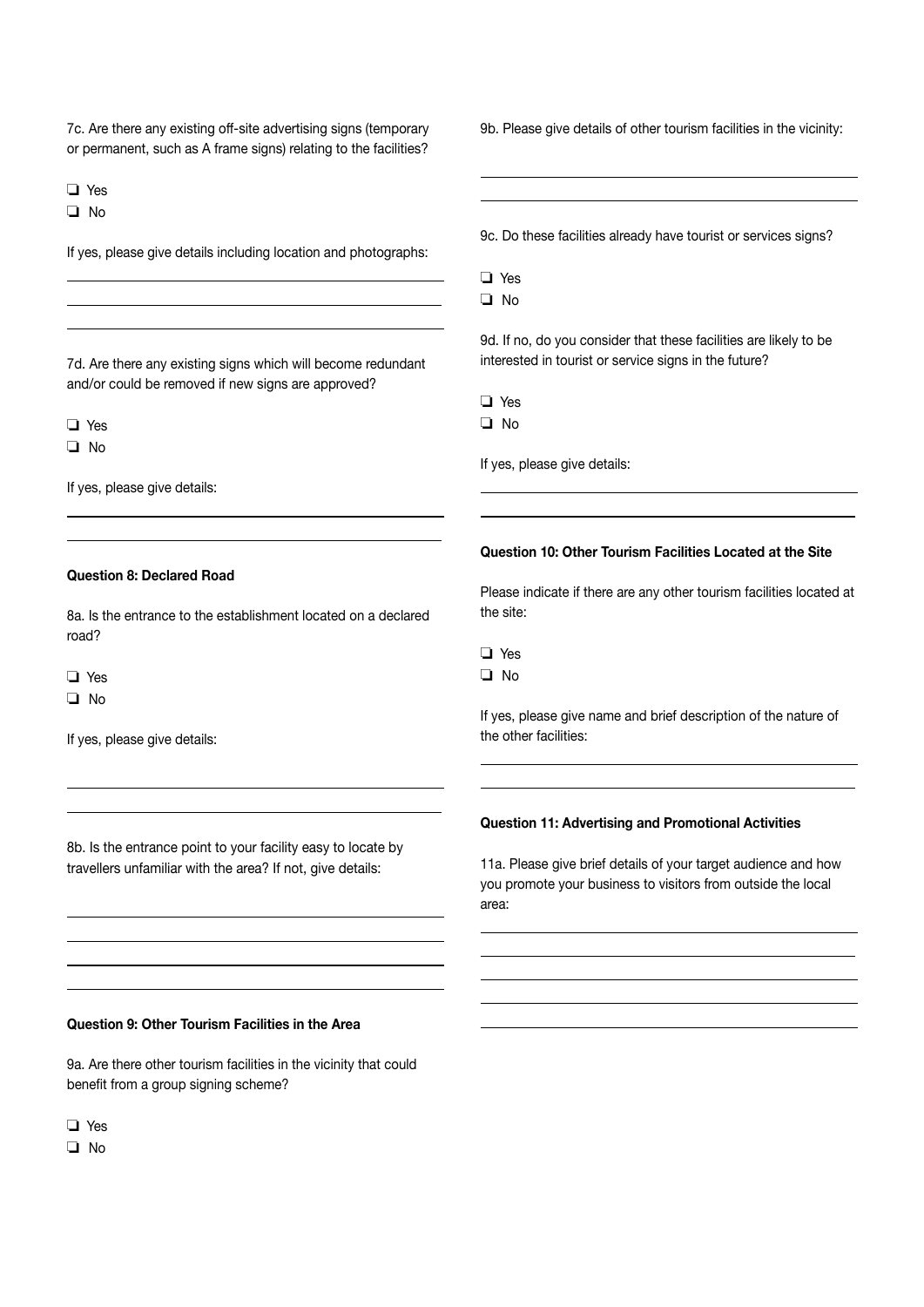literature, along with details of where this is distributed:  $\overline{a}$  $\overline{a}$  $\overline{a}$  $\overline{a}$ 11c. Do you have a website for the business?  $\Box$  Yes  $\Box$  No If yes, how is it promoted?  $\overline{a}$  $\overline{a}$ Web address: 11d. Are details of your business, including opening times and directions, available to visitors at the nearest accredited Visitor Information Centre? o Yes  $\Box$  No If yes, please give details:  $\overline{a}$  $\overline{a}$  $\overline{a}$ Question 12: Clear Directions to the Accommodation. Please give brief details of maps or directions that you provide to visitors to assist their navigation to your accommodation*:*   $\overline{a}$  $\overline{a}$  $\overline{a}$ Question 13: Normal Opening Times Please specify the normal opening times of the tourist accomodation. Give full details of day of the week, hours of the day, school holidays and public holidays.  $\overline{a}$ Is the accommodation open to the public without prior booking during normal opening times? o Yes  $\Box$  No If yes, please give details:  $\overline{a}$  $\overline{a}$ Question 15: Customer Service Training Has at least one member of your visitor contact staff undertaken appropriate customer service training? **D** Yes  $\Box$  No If yes, please give details and submit evidence:  $\overline{a}$  $\overline{a}$ Question 16: Prior Consultation Have you consulted with a Council or VicRoads' signing officer prior to submitting this application?  $\Box$  Yes  $\Box$  No If yes, please give details and submit evidence:  $\overline{a}$  $\overline{a}$ Question 17: Licences and Approvals Please provide evidence of relevant licences and approvals to operate as an establishment, including a copy of the original town planning permit and any subsequent amendments.

Question 14: Open to Casual Visitors

11b. Please provide evidence and key examples of promotional

 $\overline{a}$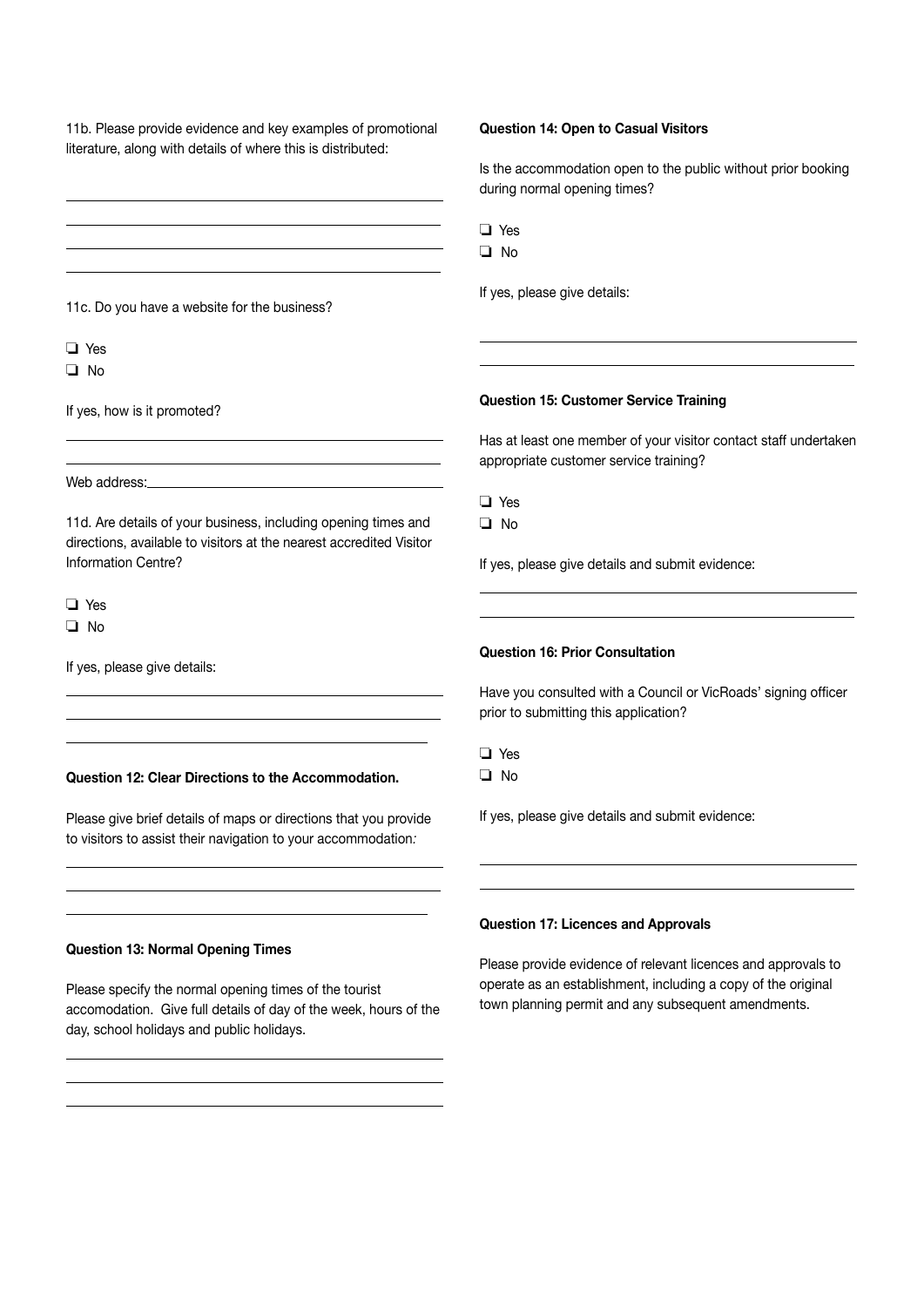### Question 18: Local/Regional Tourism Association membership

Is your business a paid member of a local or regional tourism association?

o Yes

 $\Box$  No

 $\overline{a}$  $\overline{a}$ 

If yes, please give details:

### Question 19: Tourism Accreditation

Has your accommodation facility gained tourism accreditation through a program formally recognised and endorsed by the Australian Tourism Accreditation Association (ATAA)?

**D** Yes

 $\Box$  No

 $\overline{a}$  $\overline{a}$ 

If yes, please give details: